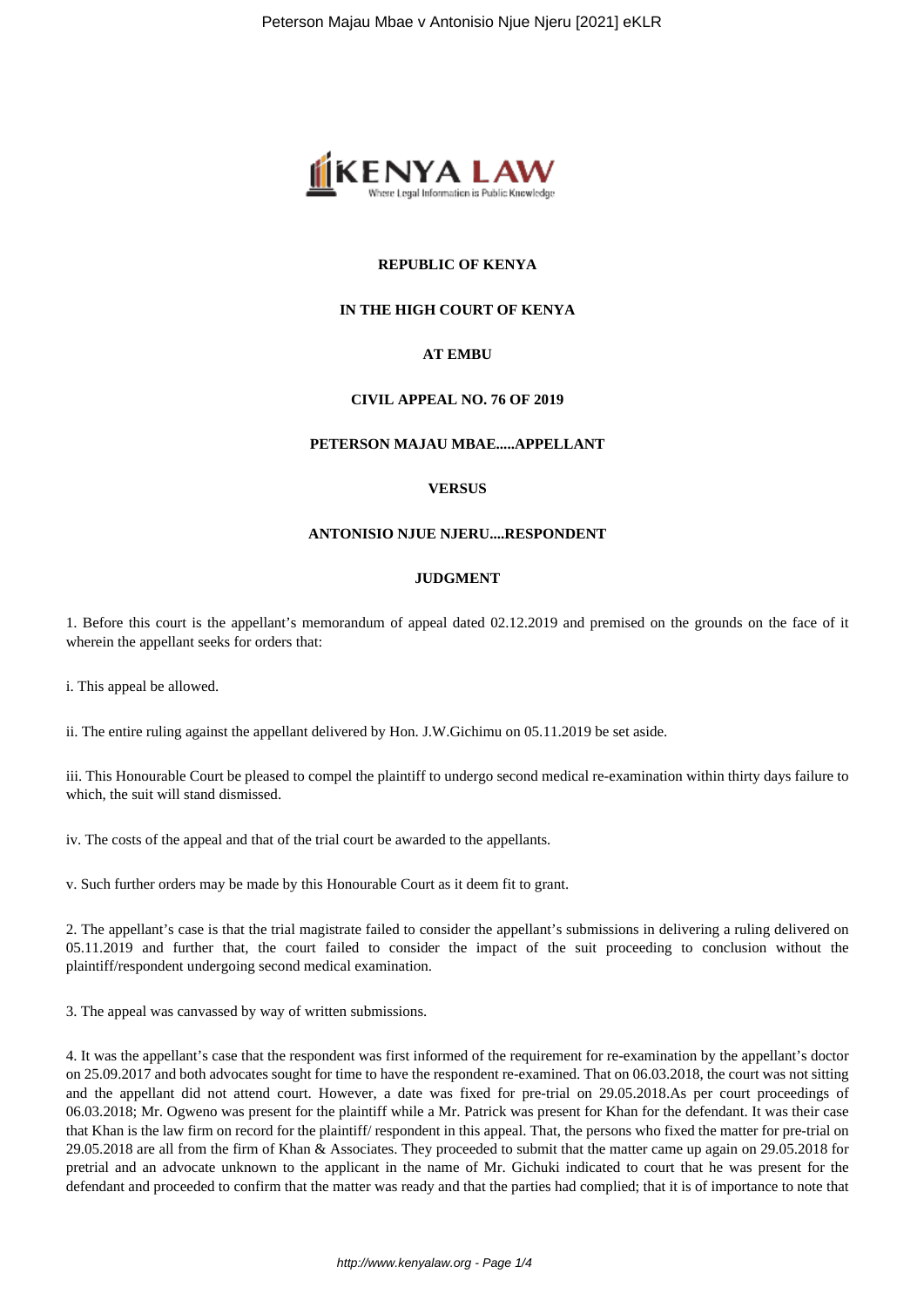the appellant has never instructed the said Mr. Gichuki and his appearance for the appellant without instruction is a cause for investigation. Reliance was made on the case of **Japheth Kitili Mutisya v Mbukoni Bus Services [2019] eKLR** where the court ordered reinstating the suit and that the parties to resolve matters of re-examination within 30 days after the matter was first mentioned for directions by the trial court.

5. It was their prayer that the court compel the respondent to undergo second medical re-examination with the requisite documentation within 30 days failure to which the suit stands dismissed.

6. The respondent on the other hand opposed the motion and submitted that the notice of motion dated 16.09.2019, which motion is not even in the record of appeal infringes the law as set in Order 42 Rule 13 (4) of the Civil Procedure Rules 2010. That the appeal arose from the dismissal of the application dated 16/09/2019. It was their case that, plaintiff/respondent in fact presented himself before the defendant's doctor who declined to examine him on grounds that he did not have treatment notes.

7. It was their case that the respondent presented himself for the re-examination which the court noted, and the defendant/appellant does not deny and further that, the issue of liability is not in contest. That the trial court exercised its discretion judiciously in noting that a similar motion had been lodged and not prosecuted and that the proceedings show that the second application, a notice of motion dated 16.09.2019 was lodged five months after dismissal of the initial motion and the same amounted to an abuse of court process. It was their case that, the same defendant was intent on delaying the prosecution of the case and that equity cuts both ways and is not available to the indolent. They faulted the appellant for having brought before this court an appeal that is frivolous, vexatious and otherwise an abuse of court process. Reliance was made on the case of **Tana and Athi Development authority v Jeremiah Kimigno and 3 Others (2015) eKLR**.

8. The respondents thus prayed that the appeal be dismissed with costs to the respondent.

9. I have considered the record of appeal herein, the party's rival submissions and the central issue for consideration is whether the trial court exercised its discretion in a judicious manner in dismissing the appellant's application. It is of importance to note that this court can only interfere with the trial court's discretion if the appellant demonstrates that the court misdirected itself in some manner and as a result has arrived at a wrong decision, or it is manifest that the trial court was clearly wrong as a result of which an injustice occurred. (**Mbogo & Another Vs Shah [1968] EA 96**). Similarly, **United India Insurance Co Ltd Vs East African Underwriters (Kenya) Ltd [1985] EA 898**.

10. The court notes that on 12.02.2019 at the registry, one Ms. Wanjiru and Mr. Ogweno by consent fixed a hearing date on 23.04.2019 for the application dated 27.01.2019; and on the date of the hearing, one Ms. Muriuki was present holding brief for Ogweno for plaintiff/respondent while there was no appearance for the applicant. The court proceeded to dismiss the application dated 27.01.2019 for want of prosecution upon being moved by counsel for the plaintiff/respondent. The defendant/appellant cries foul that the person who fixed the hearing date on their behalf equally came from the firm as that of the plaintiff/applicant's firm; but to the contrary, having perused the record, it is evident that Mr. Patrick appeared for Kairu Mccourt for the defendants hence not Khan and Associates.

11.The defendant/appellant further filed an application dated 16.09.2019 seeking for the plaintiff/respondent to undergo a reexamination by the insurer's doctor. The court thus made directions that the application be canvassed by way of written submissions upon which the trial court delivered a ruling on 05.11.2019.

12. It is of importance to note that having filed the first application to move court for re-examination of the plaintiff/respondent; the defendant/appellant failed to prosecute the very first application and thereafter, took another period of almost five months to file another application seeking the same orders as was the previous.

13. It is not disputed that the plaintiff/respondent did avail himself for the said re-examination to be carried out and that it was the insurer's doctor who failed to carry out the procedure.

14. From the evidence before the court, clearly the defendant/appellant has failed to offer cogent explanation why he deserves the orders he is seeking having in mind that he had failed to prosecute the previous application when in fact, he was aware of the date, the same having been taken by consent.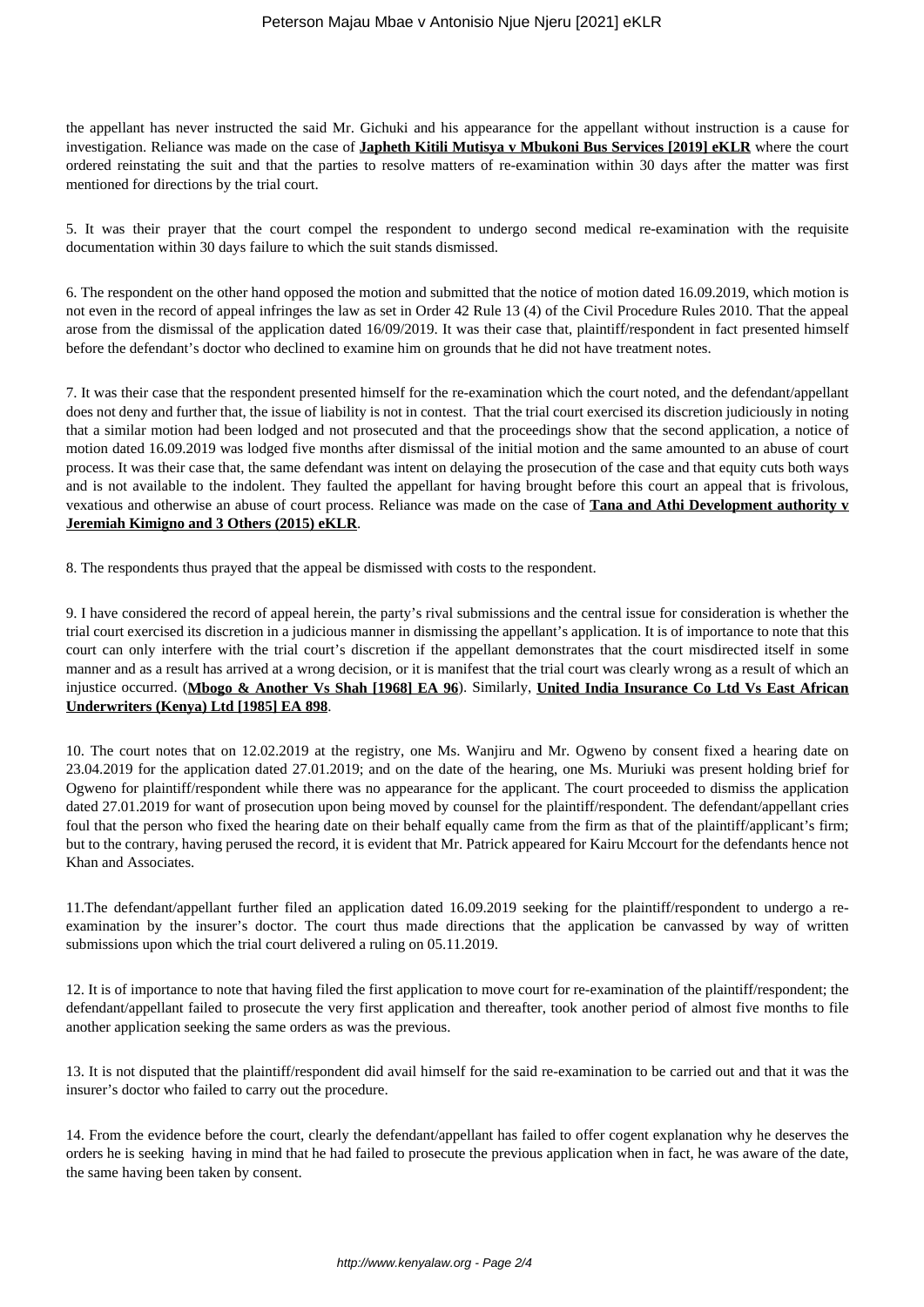15. The power to set aside ex parte orders is discretionary and the Court must use its discretion to come to a conclusion while also ensuring that justice has been done. This was stated in **Patel v E.A Cargo Handling Services Ltd (1974) EA 75,** where the court held that:

"**There are no limits or restrictions on the Judge's discretion to set aside or vary an ex-parte judgment except that if he does vary the judgment, he does so on such terms as may be just. The main concern of the Court is to do Justice to the parties and the court will not impose conditions on itself to fester the wide discretion given it by the Rules.''**

16. The court via a ruling dated 05.11.2019 addressed the fact that the application dated 16.09.2019 was similar to the previous application dated 27.01.2019 and that the defendant/appellant failed to prove why they deserved the orders sought. It was the view of the trial court that the action by the defendant/appellant was an abuse of the court process.

17. The doctrine of abuse of process, based upon the inherent authority of every court to control its process and those persons who come before it, is a power incidental and necessary to the exercise of substantive jurisdiction. That power, together with rules of court and statutory provisions, enables the court to dismiss or strike claims which are frivolous and vexatious.

### 18. The Court of Appeal in **Muchanga Investments Limited v Safaris Unlimited (Africa) Ltd & 2 Others** (supra) opined that:

**"In our view, the often quoted principle that a party should have his day in court should not be taken literally. He should have his day only when there is something to hear. No party should have a right to squander judicial time. Hearing time should be allocated by the court on a need basis and not as a matter of routine.** 

**Judicial time is the only resource the courts have at their disposal and its management does positively or adversely affect the entire system of the administration of justice…We approve and adopt the principles so ably expressed by both Lord Roskil and Lord Templeman in the case of Ashmore v Corp Of Lloyds [1992] 2 All E.R 486 at page 488 where Lord Roskil states:**

**'It is the trial judge who has control of the proceedings. It is part of his duty to identify crucial issues and to see they are tried as expeditiously and as inexpensively as possible. It is the duty of the advisers of the parties to assist the trial judge in carrying out his duty. Litigants are not entitled to the uncontrolled use of a trial judge's time. Other litigants await their turn. Litigants are only entitled to so much of the trial judges' time as is necessary for the proper determination of the relevant issues.'**

#### **Unless a trial is on discernable issues it would be farcical to waste judicial time on it."**

19. Ultimately, and taking the foregoing matters into account, I am not persuaded that the appellant has given sufficient reasons for this court to interfere with the trial court's decision.

- 20. The upshot being:
- i. The appeal is bereft of merit and is dismissed.
- ii. Costs to the respondent.

21. It is so ordered.

# **DELIVERED, DATED AND SIGNED ATEMBU THIS 15TH DAY OF DECEMBER, 2021**

# **L. NJUGUNA**

# **JUDGE**